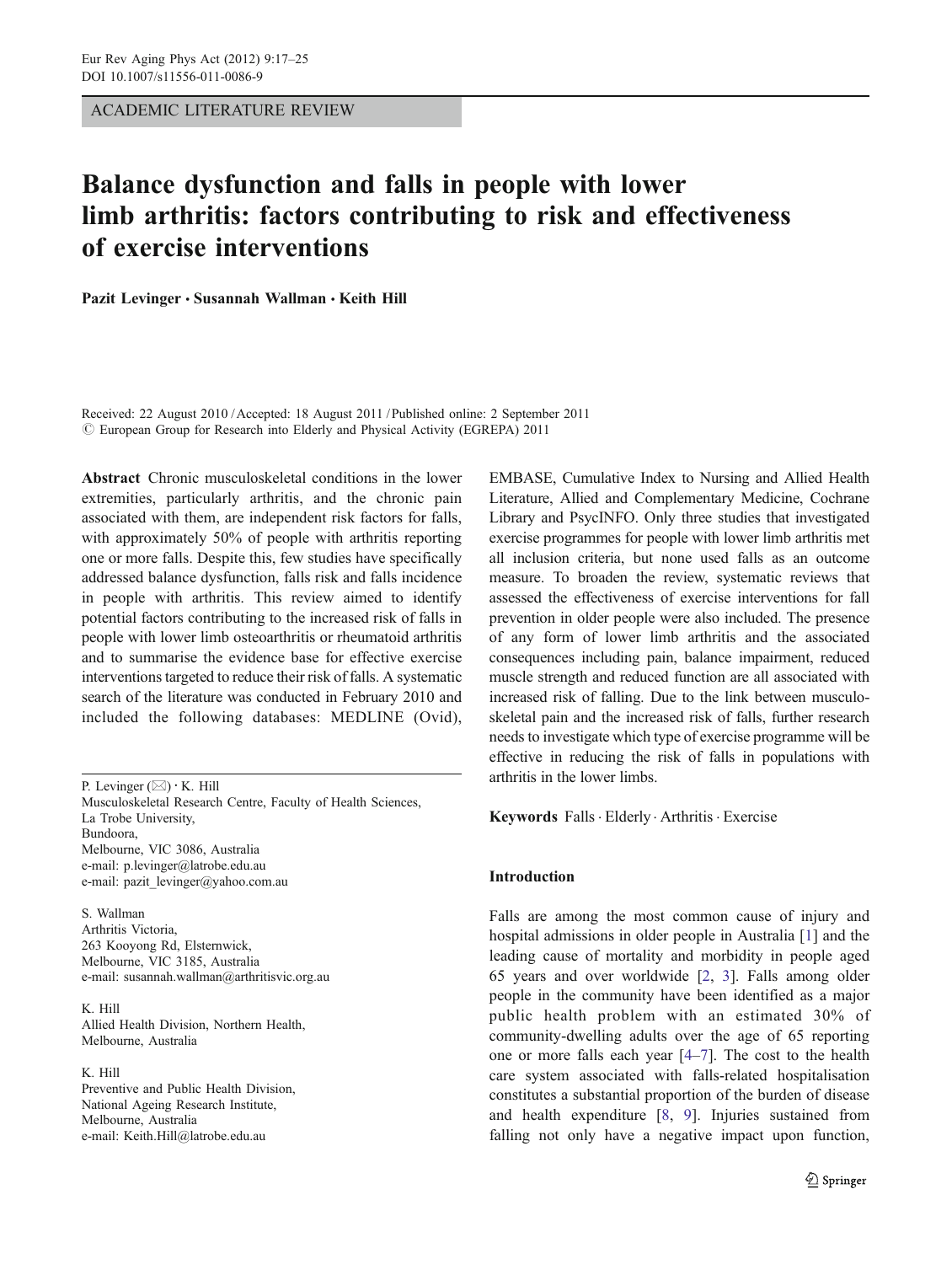independence and quality of life but are also one of the major predictors of need for residential care services. Recovery from falls is often difficult and can result in self-imposed functional limitations due to fear of future falls, which consequently may lead to post-fall anxiety syndrome, depression and social isolation [[10,](#page-6-0) [11](#page-6-0)].

Studies have identified a large number of risk factors associated with the risk of falling. Risk factors are generally classified into extrinsic (environmental) and intrinsic (individual-related) factors [[12,](#page-6-0) [13\]](#page-6-0). Falls usually result from an interaction of multiple factors, with the risk of falling increasing as the number of risk factors increases [[3,](#page-5-0) [14](#page-6-0)]. Physiological factors such as lower extremity muscle weakness, gait and balance impairments and functional impairments have been strongly associated with the risk of falls and are often targeted in preventive programmes [\[3](#page-5-0), [4,](#page-5-0) [15](#page-6-0)–[20\]](#page-6-0). Although many factors contribute to the risk of falling, addressing preventable or reversible motor deficits through exercise programmes seems to be a key aspect for effective and successful intervention to reduce the risk of falls [\[21](#page-6-0), [22](#page-6-0)].

Arthritis is one of the leading causes of disability among people aged 65 years and over in Australia and internationally [[23,](#page-6-0) [24](#page-6-0)], with half of all people aged over 80 having some form of arthritis [\[25](#page-6-0)]. Arthritis and musculoskeletal conditions accounted for approximately \$23.9 billion of the health expenditure in Australia in 2007 and have been described as reaching epidemic levels [\[25](#page-6-0)]. Similar high costs and projections have been reported internationally [\[26](#page-6-0)]. Chronic musculoskeletal conditions in the lower extremities, particularly arthritis, and the chronic pain associated with them, have been shown to be independent risk factors for falls [\[4](#page-5-0), [27](#page-6-0)–[33\]](#page-6-0). Recent studies identified approximately 50% of samples of people with arthritis reported one or more falls in a 12-month period, which is higher than the 30–35% reported for older people living in the community [[34](#page-6-0)–[36\]](#page-6-0). Despite this, few studies have specifically addressed falls risk and falls incidence in people with arthritis and other musculoskeletal conditions. The purposes of this review were to identify potential factors contributing to the increased risk of falls for people with arthritis and related musculoskeletal conditions and to summarise the evidence base for effective exercise interventions targeted to reduce the risk of falls in this population.

# Method

# Inclusion and exclusion criteria

Randomised controlled trials, prospective studies and case–control studies published in English evaluating

falls, falls risk and exercise interventions in older people living in the community with arthritis-related conditions were considered for inclusion. Studies assessing older people in residential care settings or hospital settings were excluded. The search was limited to arthritis-related conditions, primarily osteoarthritis and rheumatoid arthritis. However, findings from research involving these two common forms of arthritis are likely to be generalisable to people with other arthritic conditions affecting the lower limbs.

# Search strategy

A systematic search of the literature was conducted in February 2010 and included the following databases: MEDLINE (Ovid), EMBASE, Cumulative Index to Nursing and Allied Health Literature, Allied and Complementary Medicine, Cochrane Library and PsycINFO. Reference lists of key studies and systematic reviews were also examined. The search was limited to the English language and included the following keywords: falls, arthritis, osteoarthritis, rheumatoid arthritis, exercise, exercise therapy and balance. An example of a search strategy utilised for this review is presented in the "[Appendix](#page-5-0)".

## Review process

All titles and abstracts identified in the database search were exported to EndNote version X3 (Thomson, Reuters, Carlsbad, CA, USA). Any duplicated references were deleted. Each title and abstract was initially reviewed by one reviewer, and papers not relevant to the review were excluded. Potentially relevant papers were retained and were reviewed by a second reviewer independently to determine suitability for inclusion.

# Results

The literature search revealed over 3,000 potential studies. Only three studies (two randomised controlled trials and one pre-post design) of exercise interventions (home-based exercise programme, Tai Chi and aquatic exercise programme) aiming to reduce falls risk and improve balance in people with arthritis were identified that met all inclusion criteria [\[35](#page-6-0), [37](#page-6-0), [38\]](#page-6-0). To broaden the review, systematic reviews that assessed the effectiveness of exercise interventions for fall prevention in older people were also included [\[21](#page-6-0), [22\]](#page-6-0). Further to this, relevant papers that investigated physical factors such as balance, strength and proprioception associated with arthritis and increased risk of falling were also included.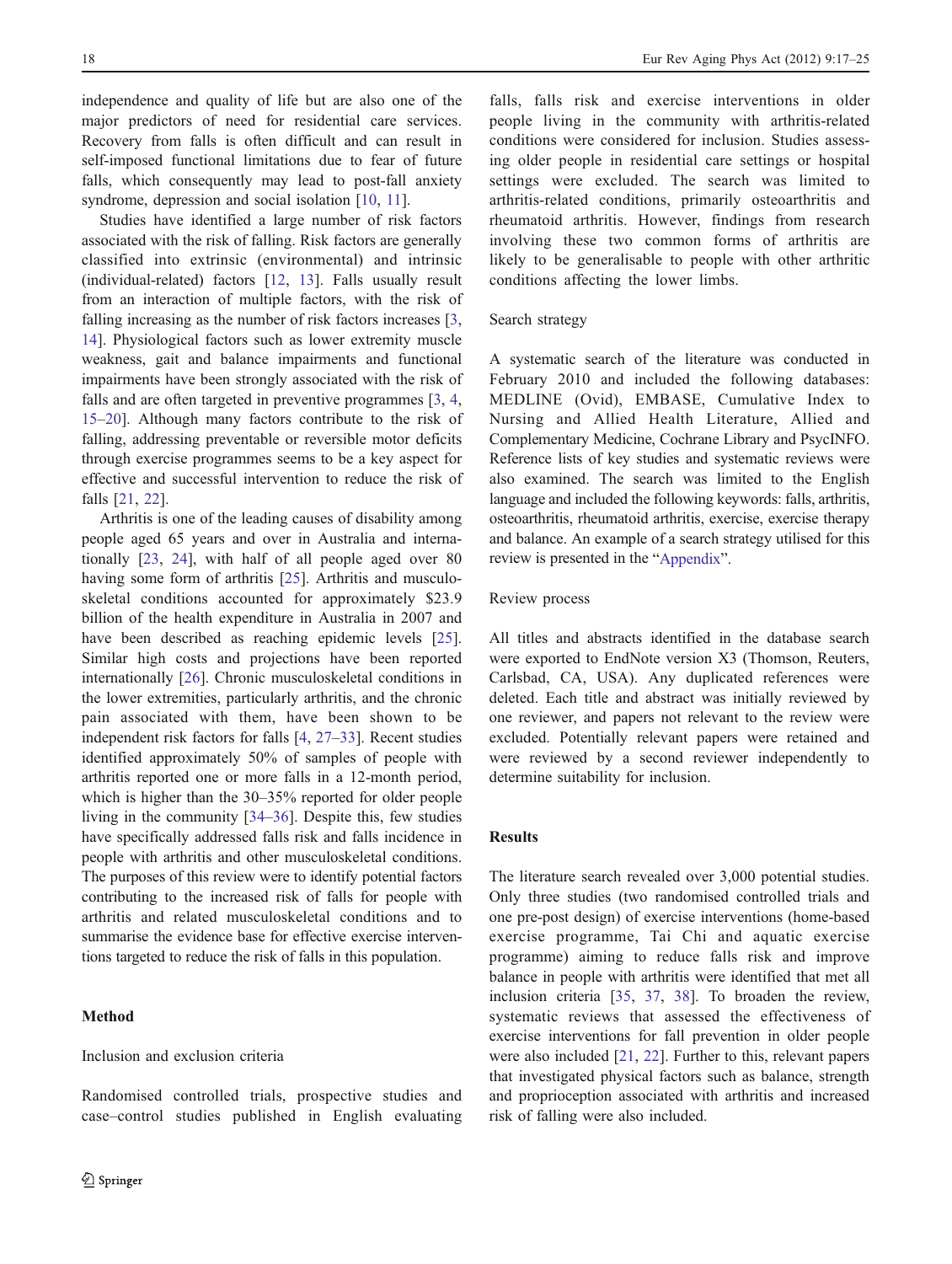#### **Discussion**

Physical factors associated with arthritis and increased risk of falls

#### Balance and proprioception

Balance is an integral part of daily activities and important for independent function in older people. The ability to perform functional activities is multifaceted and involves other important components such as muscle strength, proprioception and neuromuscular control. As part of the ageing process, physiological changes in the neuromuscular system such as reduction in muscle strength, proprioception, reaction time and other components of the sensory system affect balance control and consequently have an adverse effect on the functional ability of older people [[39](#page-6-0)–[42\]](#page-6-0). Balance impairment has been shown to be a risk factor for falls in older people [[3,](#page-5-0) [19](#page-6-0), [43](#page-6-0)–[45](#page-6-0)], including a recent systematic review in community-dwelling older adults [\[43\]](#page-6-0). People with lower limb arthritis have been reported to have proprioceptive deficits and poor balance control compared with asymptomatic controls [[46](#page-7-0)–[49\]](#page-7-0). People with knee osteoarthritis showed increased postural sway as measured by the movement of the centre of pressure [\[47,](#page-7-0) [48](#page-7-0)] or by the use of clinical tests [\[50\]](#page-7-0), poorer proprioceptive acuity of affected joints [[51](#page-7-0)] and impaired sensorimotor function [[52\]](#page-7-0).

## Lower limb muscle weakness

Loss of muscle mass and reduction of strength that occur with increasing age are important contributing factors to reduced function and increased falls risk. Epidemiological studies have reported that approximately 1% of muscle mass is lost per year after the fourth decade of life [[53,](#page-7-0) [54](#page-7-0)]. Muscle strength has been shown to be an important factor in balance and gait, and muscle weakness has been shown to be a risk factor for the occurrence of falls [\[15,](#page-6-0) [20,](#page-6-0) [55](#page-7-0), [56](#page-7-0)]. People with lower limb arthritis are commonly reported to have reduced muscle strength and poor muscle control compared with asymptomatic individuals [\[47,](#page-7-0) [51,](#page-7-0) [57](#page-7-0)–[59\]](#page-7-0). Muscle weakness around the knee and hip for people with knee and hip arthritis has been reported to be present in between 20% and 70% of people for the knee [\[47,](#page-7-0) [51,](#page-7-0) [59](#page-7-0), [60](#page-7-0)] and 20% to 31% for the hip [[57,](#page-7-0) [58](#page-7-0), [61](#page-7-0)]. The presence of arthritis negatively affects the structure and function of muscle integrity and sensory functions, which in turn are likely to influence balance and compromise the safe performance of daily activities.

#### Pain and functional limitation

Disease symptoms associated with arthritis, such as pain in the lower limb, are related to deficits in neuromuscular functioning and may be an important underlying mechanism contributing to increased risk of falls and disability. Musculoskeletal pain may predispose to falls as it contributes to muscle weakness and mobility limitation [\[62](#page-7-0)]. One study reported that musculoskeletal pain, particularly widespread pain, was shown to be substantial risk factors for falls with 60% increased risk of falls for women who had a significant symptom of arthritis and other musculoskeletal disorders [\[28\]](#page-6-0). Similarly, patients with hip pain had increased risk of falling (41% reported retrospectively having fallen compared with 16% of controls) regardless of the presence or absence of radiographic signs of hip osteoarthritis [\[63](#page-7-0)]. An association between pain and dysfunction, but not radiographic osteoarthritis and physiological predictors of falls risk, was also reported in the Tasmanian Older Adult Cohort study [[64](#page-7-0)]. Leveille and colleagues [\[27\]](#page-6-0) examined the association between chronic musculoskeletal pain and the occurrence of falls and found that chronic pain in more than one location and increased pain severity were associated with greater risk of falls. In summary, the presence of any form of lower limb arthritis and the associated consequences including pain, balance impairment, reduced muscle strength and reduced function are all associated with increased risk of falling.

# Other falls risk factors

People with lower limb arthritis may have a range of other health problems that also increase their risk of falling. For example, poor eyesight, polypharmacy and the use of psychotropic medications, vestibular (inner ear) problems and peripheral neuropathy can all increase the risk of falling, independent of whether a person has arthritis or not [\[12](#page-6-0), [13](#page-6-0), [16](#page-6-0), [65](#page-7-0)]. All falls risk factors should be identified, and where possible, interventions should be implemented to address these. This may involve assessment with a falls risk assessment tool such as the FROP-Com [\[66](#page-7-0)] or the Falls Quickscreen [\[67](#page-7-0)].

## Non-exercise interventions to reduce the risk of falls

A number of single interventions have been shown to be effective in reducing falls in older people living in the community, using randomised trial methodology [\[22](#page-6-0)] (with some samples including a proportion of participants with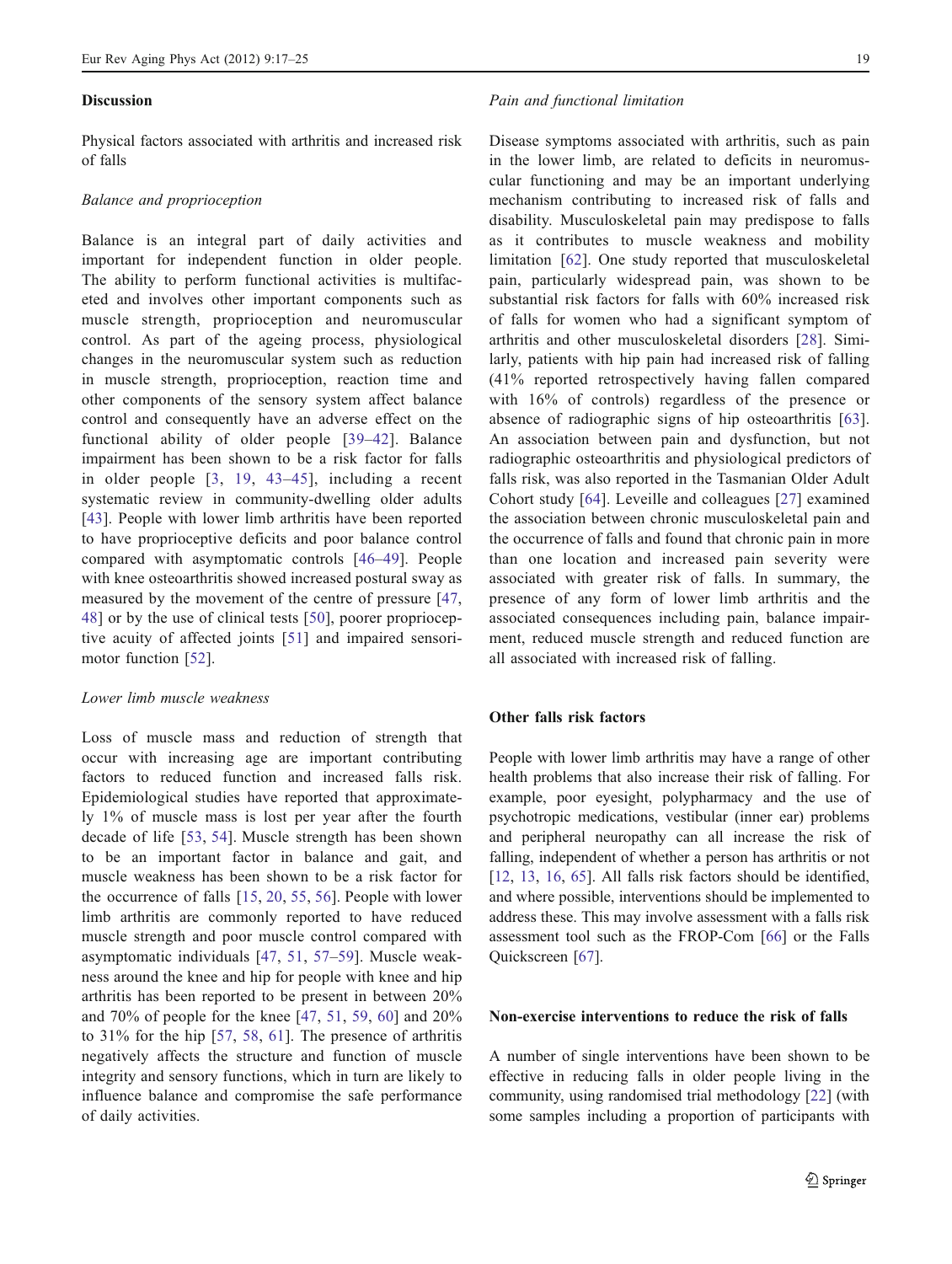arthritis). Examples of successful single interventions (other than exercise, which is discussed below) include:

- Improving vision through cataract surgery
- Psychotropic medication withdrawal
- Medication review and recommendations to reduce or change medications
- Enhanced care after discharge home from hospital
- Home safety modifications by a trained health professional for people with increased falls risk

In addition, multifactorial interventions, where two or more types of interventions are combined, often based on a detailed falls risk assessment have also been shown to be effective in a number of randomised trials, even in people with high falls risk [\[22](#page-6-0)].

# Exercise interventions to reduce the risk of falls in arthritis population

Systematic reviews have highlighted the effectiveness of exercise interventions in the reduction of falls among older people living in the community [[21,](#page-6-0) [22](#page-6-0)]. Gillespie et al. reported that exercise programmes that contain two or more components (strength, balance, flexibility or endurance) are more effective in reducing the rate of falls and the number of people falling compared to a single exercise component interventions programmes [[22\]](#page-6-0). Within the exercise interventions, multiple component group exercise, Tai Chi (as a group exercise) and individually prescribed multiple component exercise carried out at home were all effective in reducing both the rate of falls and risk of falling. Sherrington et al. reported that exercise interventions that include a balance component are more effective for falls prevention than other forms of exercises [\[21](#page-6-0)]. This review also identified that exercise dose (>50 h cumulative exercise amount, irrespective of exercise frequency) is associated with the efficacy of exercise programmes. Although both systematic reviews provide evidence for the effectiveness of exercise in reducing falls in older people in the community [\[21](#page-6-0), [22](#page-6-0)], none of the included randomised controlled trials in these reviews primarily target an arthritis population, and therefore, the effect of exercise interventions on the reduction of falls in people with lower limb arthritis remains unknown. Several studies have reported the presence of musculoskeletal conditions in their population demographic; however, they have not indicated the effectiveness of the intervention to these people as a separate sub-group [\[68](#page-7-0)–[70](#page-7-0)].

Only three studies were identified which investigated the effect of exercise programmes (home-based exercise programme, Tai Chi and aquatic exercise programme) to

improve balance and the risk of falls in people with lower limb osteoarthritis and rheumatoid arthritis [[35,](#page-6-0) [37](#page-6-0), [38\]](#page-6-0). Williams et al. used an individualised balance and strength exercise programme, together with a graduated walking programme, over a 4-month intervention for people with rheumatoid arthritis and osteoarthritis and reported a significant improvement in balance, mobility, activity level, fear of falling and reduction in falls risk. While this study provides promising results, it was not powered to evaluate whether the exercise intervention reduced falls and was not a randomised trial design [\[35](#page-6-0)]. Song et al., using a randomised control trial, investigated the effectiveness of a 6-month Tai Chi programme on knee extensor muscle strength and fear of falling in women with knee osteoarthritis [\[37](#page-6-0)]. A significant improvement in knee strength and reduced fear of falling were reported; however, the effectiveness of the programme in reducing the number of falls remains unknown. Similarly, 11 weeks of combined educational programme (focused on increase knowledge on fall risk factors and falls prevention strategies) and aquatic exercise (focused on mobility, strength and balance) resulted in improvement in falls efficacy [\[38](#page-6-0)]. A longer follow-up however is needed to investigate the effect of the combined intervention programme on falls prevention. Consequently, none of the above studies have evaluated the effectiveness of exercise or other falls prevention approaches in reducing falls in people with lower limb arthritis.

Despite the evidence that muscle weakness is a risk factor for falls [\[71](#page-7-0)], strength training with moderate or high intensity in isolation has not been shown to reduce risk of falls [[21\]](#page-6-0). Since balance impairment is associated with increased fall risk [\[43](#page-6-0)] and resistance (strengthening), exercise alone has not been consistently shown to improve balance in older adults (based on limited evidence) [[72\]](#page-7-0), balance impairment may be a stronger risk factor and therefore important to include in intervention programmes for falls prevention. Nevertheless, strength exercises may be important for people with musculoskeletal conditions as they have been shown to improve pain and disability for people with osteoarthritis [[73\]](#page-7-0). Non-surgical treatment for arthritis commonly includes exercises aiming to reduce symptoms, increase function and muscle strength and improve joint integrity, but usually do not incorporate balance assessment or balance training. Due to the association between pain and the occurrence of falls in people with arthritis, it is likely that a combined balance, strengthening, flexibility and functional retraining exercise programme may provide a holistic approach to optimising a range of health outcomes, including improved balance and reduced falls risk.

Exercise in warm water has a range of benefits for people with some forms of arthritis, although there have been no randomised trials evaluating the effectiveness of this exercise approach in reducing falls. However, water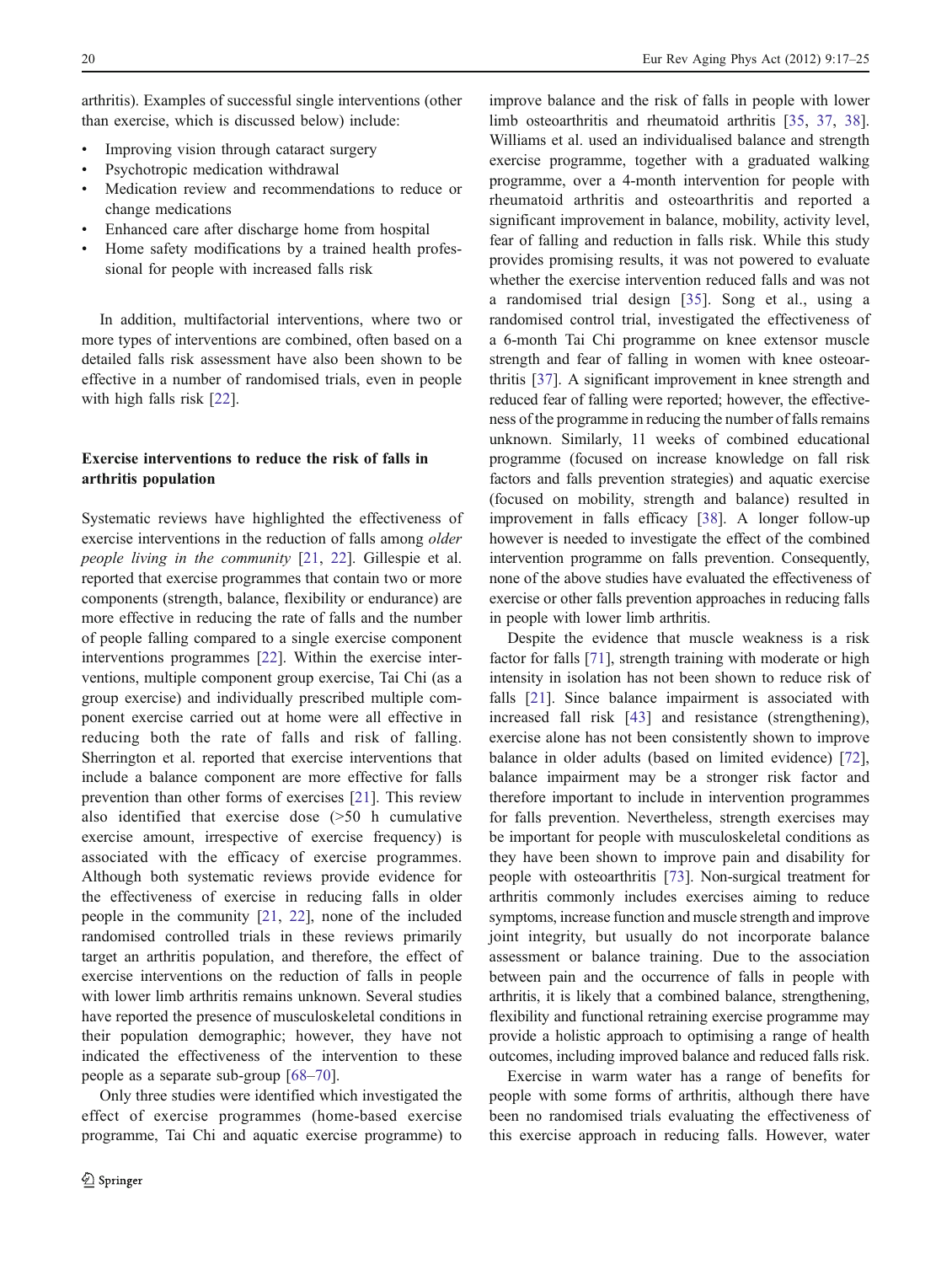exercise programmes can include exercises that involve strengthening of lower limb muscles and balance-related activities, which have been shown to achieve significant improvements in balance performance and function in people with arthritis in a pre-post design study [\[74](#page-7-0)]. Randomised controlled trials are required to investigate whether water exercise programmes with a balance component can reduce falls in people with arthritis.

In summary, exercise is one of the most researched types of interventions that have been shown to be effective in reducing falls in older people. However, it is important to note that there are different types of exercise that have differing effects on reducing falls and other health outcomes and that rarely has the focus of exercise in falls prevention targeted people with arthritis. Balance exercises should form part of an exercise programme aiming to reduce falls.

## Barriers for exercise in people with arthritis

The health benefits of physical activity on life expectancy and quality of life have been well established [\[75](#page-7-0)–[77](#page-7-0)]. Despite the clear health benefits of physical activity, many people in the community are still living a sedentary lifestyle. The national physical activity recommendations for older Australians recommend that older people should do some form of physical activity irrespective of their age, weight, health problems or abilities [[78\]](#page-7-0). Pain has been recognised as a major barrier for participation in physical activity and social interaction in people with arthritis [\[79](#page-7-0)– [82](#page-7-0)], with studies suggesting a strong association between pain, depression and anxiety [\[83](#page-7-0), [84](#page-8-0)]. Pain affects people's mood and ability to perform daily life activities; this in turn can be transmitted into other areas of life, leaving people with more difficulty engaging in social and leisure activities [\[85](#page-8-0)]. Physical activity has been shown to improve quality of life, function and disability and can alleviate pain in people with musculoskeletal conditions [\[73](#page-7-0), [86](#page-8-0)–[88](#page-8-0)]. The beneficial effects of exercise, however, seem to decline over time due to problems with adherence [[89\]](#page-8-0). Active involvement, motivation strategies and long-term goals should be implemented in the intervention programme to support long-term behaviour change and adherence to physical activity [\[90](#page-8-0)]. Other factors influencing physical activity participation in older people generally, which are likely to also be relevant to people with arthritis, include ease of access, the choice in type of physical activity programme (e.g. home versus centre based), cost and opportunity for social networking [[91](#page-8-0)–[93\]](#page-8-0).

For people with painful lower limb joints associated with musculoskeletal conditions, incorrect exercise selection or performing exercises at too high intensity or dosage (for example doing too many repetitions of a specific exercise)

might increase pain [\[94](#page-8-0), [95\]](#page-8-0). The pre-post design home exercise and aquatic exercise studies that achieved improved balance, mobility and falls risk outcomes for people with osteoarthritis and rheumatoid arthritis reported no significant change in joint pain with these exercise programmes [[35,](#page-6-0) [38](#page-6-0)]. People with arthritis affecting the lower limb joints with concerns about the best form of exercise to undertake should consider having an assessment by a trained health professional such as a physiotherapist or exercise physiologist to determine the most appropriate type and amount of exercise to commence with and how this can be progressed.

The attitudes and beliefs towards exercise in people with arthritis play a significant role in the participation and adherence to physical activity [\[96](#page-8-0), [97](#page-8-0)]. Some common reasons given by people with arthritis and other chronic health conditions about why they do not participate in physical activity or exercise programmes include that they consider exercise could aggravate their condition, that their health status means that they should not participate in physical activity or exercise programmes [\[81](#page-7-0), [82](#page-7-0)] and that they are 'too old'. As the recently Commonwealth Government-endorsed Australian recommendations for physical activity for older people highlight, none of these should be a barrier to participating in physical activity [[78,](#page-7-0) [98](#page-8-0)] but health professional advice may be needed for those with concerns. Given the substantial evidence of the benefits of various forms of exercise (such as land-based exercise, aquatic, muscle strengthening and aerobic exercise) for people with arthritis in reducing pain and disability [\[73](#page-7-0), [86](#page-8-0)–[88,](#page-8-0) [99](#page-8-0)–[103\]](#page-8-0), exercises are unlikely to be harmful if prescribed based on an assessment of individual need.

#### Clinical implications and recommendations

Despite, the high prevalence of falls in people with arthritis, there is a paucity of studies that investigate exercise interventions to reduce falls for people with lower limb arthritis. While some general indications can be derived from the extensive falls prevention literature for older people generally (including that to reduce falls, the exercise programme should incorporate exercises that challenge the balance system), there are some unique characteristics of impairments associated with the various forms of lower limb arthritis that highlight the need for research specifically targeting people with lower limb arthritis. For example, if incorrect exercises are undertaken, if there is excessive joint loading or any exercise is performed too vigorously, it may aggravate joint pain, inflammation and swelling. Greater levels of care may need to be used when commencing a new type of exercise programme, such as a balance training programme, for people with lower limb arthritis.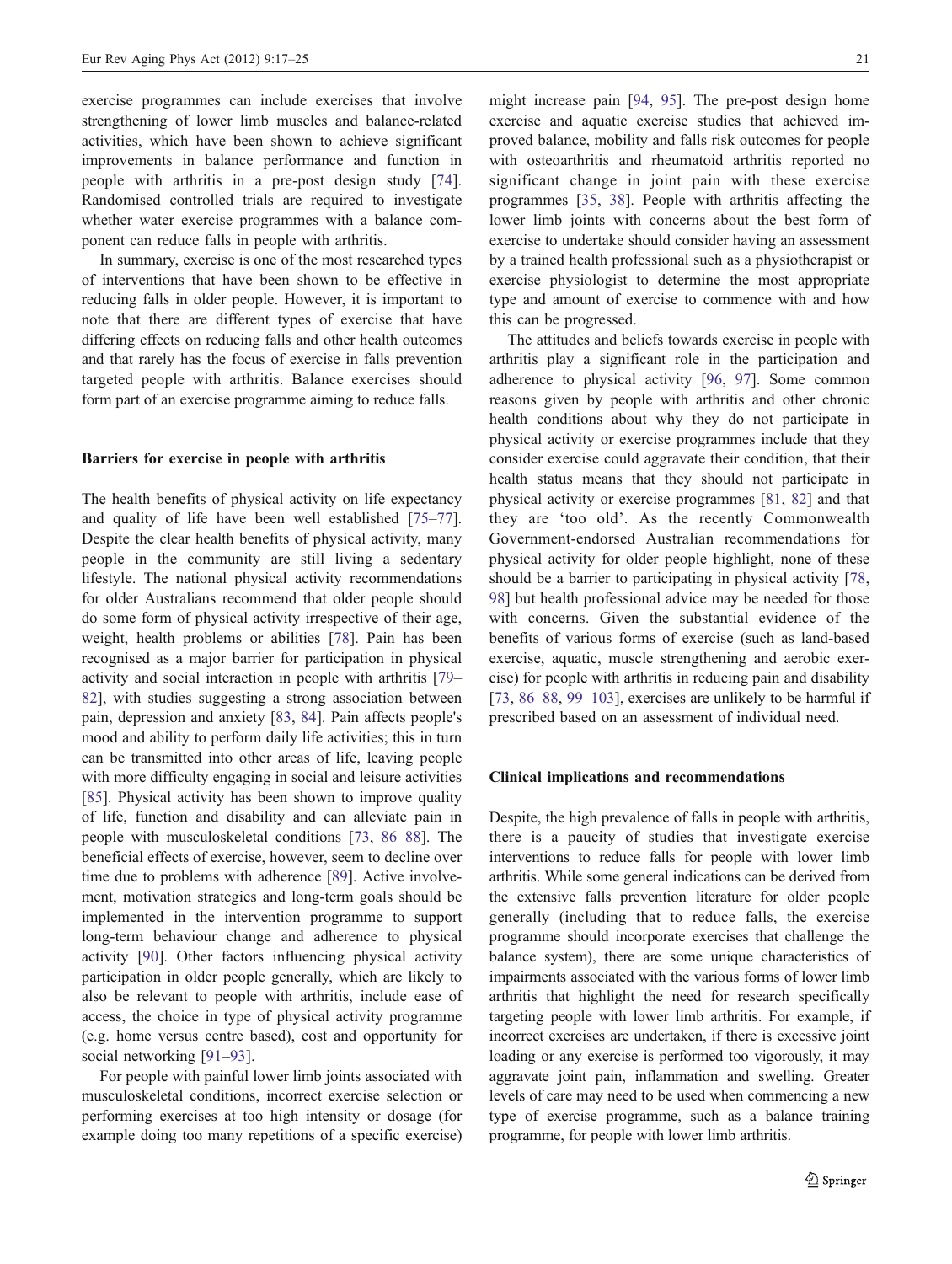<span id="page-5-0"></span>General recommendations from the American College of Sport Medicine focus on joint protection exercises and include low-impact activity and functional exercise strengthening, and avoidance of contact sports and other activities requiring prolonged one-legged stance or rapid action movement in people with symptomatic joints [\[104](#page-8-0)]. Exercise for people with lower limb arthritis therefore may need to be individually tailored to fit the person's need and to minimise the risk of aggravating their joint pain. Seeking medical and other health professional advice should be considered before starting a new type of exercise programme.

## Research gaps

There is a clear need for quality randomised controlled trials to evaluate the effectiveness, cost effectiveness and factors influencing successful outcomes in improving balance, reducing falls and improving long-term outcomes for people with lower limb arthritis.

# Summary and key points

- Falls prevention programmes that target single and multiple falls risk factors in older people have been shown to be successful in reducing falls. Similar approaches should be utilised to address non-arthritisrelated falls risk factors (e.g. cataracts and psychotropic medication use) in people with arthritis who present with these comorbidities or falls risk factors.
- The presence of any form of lower limb arthritis and the associated consequences including pain, balance impairment, reduced muscle strength and reduced function are all associated with increased risk of falling.
- There are no randomised controlled trials investigating exercise interventions to reduce falls in people with arthritis. Since there is a link between musculoskeletal pain and increased risk of falls, further research is required to investigate which type of exercise programme will be effective in reducing the risk of falls specifically in populations with lower limb arthritis.
- Pain can be a perceived barrier for exercise in people with arthritis. Given the considerable evidence of the benefits of exercise in reducing pain, exercise aiming at reducing disease symptoms may be an important component to be included in any intervention in this population.
- Clinicians and other health care professionals should aim to identify concerns of people with arthritis with regard to exercise and pain and provide support and information to strongly encourage participation in appropriate exercise programmes.
- Due to the benefits of exercise for pain reduction and physical functioning, regular moderate intensity exercise is safe and should be encouraged in individuals with arthritis. People with moderate to severe arthritis, or painful lower limb joints, should consult a physiotherapist or other health professional regarding the most appropriate exercises to reduce falls that are suitable for their level of symptoms and disease severity.
- An effective intervention programme for falls prevention for people with arthritis may need to include both balance exercises and exercises to reduce disease symptoms.

Acknowledgments Funding was provided by Arthritis Victoria for undertaking the review.

## Appendix

Example of search strategy from MEDLINE via OVID

- 1. Aged/or Accidental Falls/or fall\$.mp. or Frail Elderly/ 1003787
- 2. Arthritis, Rheumatoid/or Arthritis/or arthritis.mp.
- 3. osteoarthritis.mp. or Osteoarthritis, Hip/or Osteoarthritis/ or Osteoarthritis, Knee/22564
- 4. 2 or 3 73393
- 5. Postural Balance/or balance.mp. 66435
- 6. exercise.mp. or Exercise/or Exercise Therapy/96268
- 7. orthoses.mp. or Orthotic Devices/2489
- 8. orthosis.mp. or Orthotic Devices/2656
- 9. orthotic.mp. 2432
- 10. 7 or 8 or 9 3091
- 11. 4 and 5 803
- 12. rehabilitation.mp. or Rehabilitation/42324
- 13. 6 or 10 or 12 136035
- 14. 5 or 6 or 10 or 12 198141
- 15. 11 and 4 and 14 1281
- 16. limit 15 to English language 1138

# References

- 1. Cripps R, Carman J (2001) Falls by the elderly in Australia: trends and data for 1998. Australian Institute of Health and Welfare, Canberra, pp 1–31
- 2. Lord SR, Sherrington C, Menz HB (2001) Falls in older people. Cambridge University Press, London
- 3. Tinetti ME, Speechley M, Ginter SF (1988) Risk factors for falls among elderly persons living in the community. N Engl J Med 319(26):1701–1707
- 4. Campbell AJ, Borrie MJ, Spears GF (1989) Risk factors for falls in a community-based prospective study of people 70 years and older. J Gerontol 44(4):M112–M117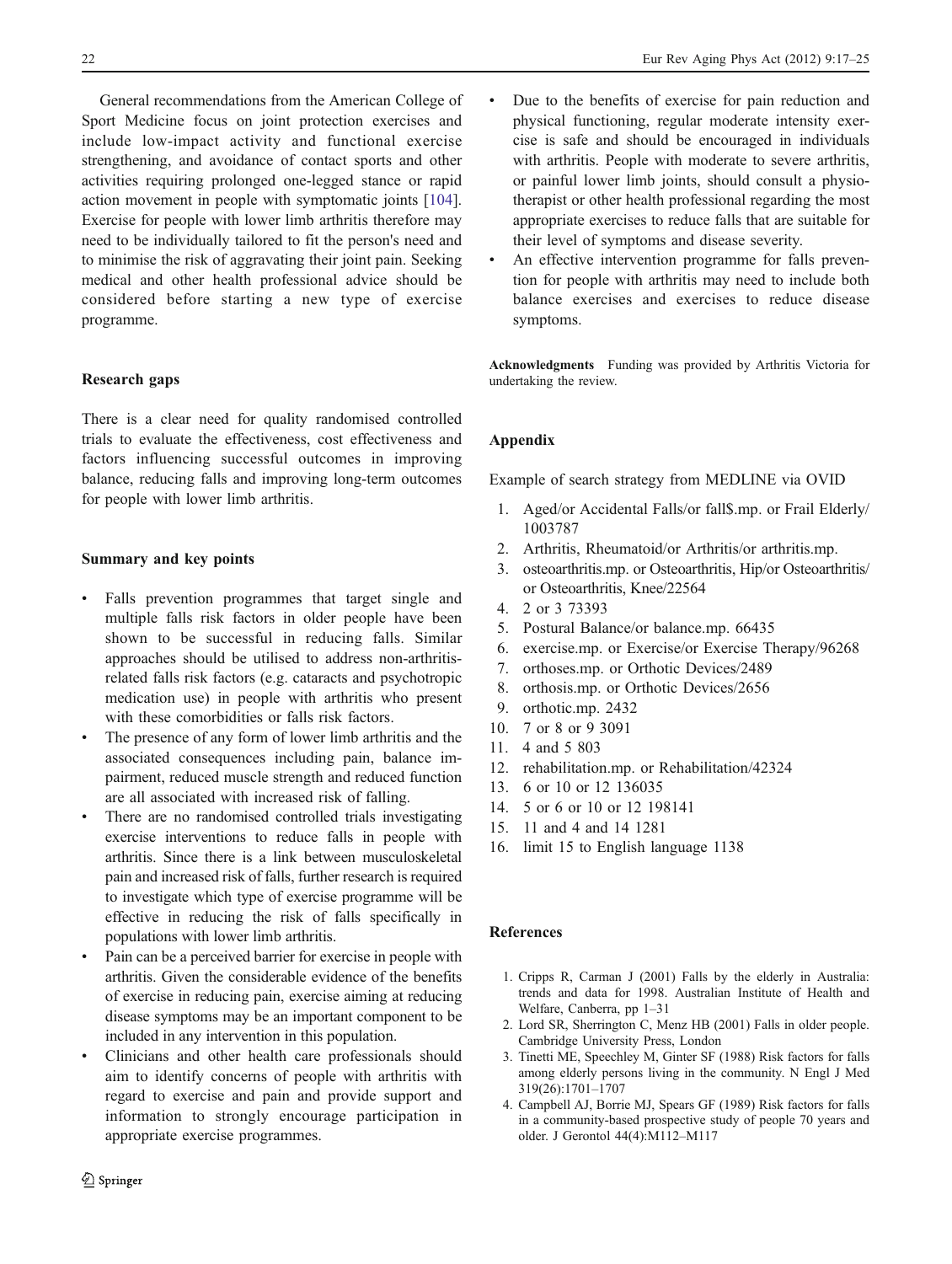- <span id="page-6-0"></span>6. Morris M, Osborne D, Hill K, Kendig H, Lundgren-Lindquist B, Browning C, Reid J (2004) Predisposing factors for occasional and multiple falls in older Australians who live at home. Aust J Physiother 50(3):153–159
- 7. O'Loughlin JL, Robitaille Y, Boivin JF, Suissa S (1993) Incidence of and risk factors for falls and injurious falls among the community-dwelling elderly. Am J Epidemiol 137(3):342–354
- 8. Bradley C, Pointer S (2008) Hospitalisations due to falls by older people, Australia 2005–2006. Injury research and statistics. AIHW, Adelaide
- 9. Stevens JA, Corso PS, Finkelstein EA, Miller TR (2006) The costs of fatal and non-fatal falls among older adults. Inj Prev 12(5):290–295
- 10. Howland J, Peterson EW, Levin WC, Fried L, Pordon D, Bak S (1993) Fear of falling among the community-dwelling elderly. J Aging Health 5(2):229–243
- 11. Fessel KD, Nevitt MC (1997) Correlates of fear of falling and activity limitation among persons with rheumatoid arthritis. Arthritis Care Res 10(4):222–228
- 12. Rubenstein LZ, Josephson KR (2002) The epidemiology of falls and syncope. Clin Geriatr Med 18(2):141–158
- 13. Leipzig RM, Cumming RG, Tinetti ME (1999) Drugs and falls in older people: a systematic review and meta-analysis: I. Psychotropic drugs. J Am Geriatr Soc 47(1):30–39
- 14. Robbins AS, Rubenstein LZ, Josephson KR, Schulman BL, Osterweil D, Fine G (1989) Predictors of falls among elderly people. Results of two population-based studies. Arch Intern Med 149(7):1628–1633
- 15. Lord SR, Ward JA, Williams P, Anstey KJ (1994) Physiological factors associated with falls in older community-dwelling women. J Am Geriatr Soc 42(10):1110–1117
- 16. Tinetti ME, Inouye SK, Gill TM, Doucette JT (1995) Shared risk factors for falls, incontinence, and functional dependence. Unifying the approach to geriatric syndromes. JAMA 273(17):1348–1353
- 17. Callisaya ML, Blizzard L, Schmidt MD, McGinley JL, Srikanth VK (2010) Ageing and gait variability—a population-based study of older people. Age Ageing 39(2):191–197
- 18. Hill K, Schwarz J, Flicker L, Carroll S (1999) Falls among healthy, community-dwelling, older women: a prospective study of frequency, circumstances, consequences and prediction accuracy. Aust N Z J Public Health 23(1):41–48
- 19. Delbaere K, Van den Noortgate N, Bourgois J, Vanderstraeten G, Tine W, Cambier D (2006) The physical performance test as a predictor of frequent fallers: a prospective community-based cohort study. Clin Rehabil 20(1):83–90
- 20. Lord SR, McLean D, Stathers G (1992) Physiological factors associated with injurious falls in older people living in the community. Gerontology 38(6):338–346
- 21. Sherrington C, Whitney JC, Lord SR, Herbert RD, Cumming RG, Close JC (2008) Effective exercise for the prevention of falls: a systematic review and meta-analysis. J Am Geriatr Soc 56(12):2234–2243
- 22. Gillespie LD, Robertson MC, Gillespie WJ, Lamb SE, Gates S, Cumming RG, Rowe BH (2009) Interventions for preventing falls in older people living in the community. Cochrane Database Syst Rev (2):CD007146.
- 23. March LM, Bagga H (2004) Epidemiology of osteoarthritis in Australia. Med J Aust 180(5 Suppl):S6–S10
- 24. Verbrugge LM, Juarez L (2008) Arthritis disability and heart disease disability. Arthritis Rheum 59(10):1445–1457
- 25. Access Economics (2007) Painful realities: the economic impact of arthritis in Australia in 2007. Arthritis Australia, Sydney
- 26. Bitton R (2009) The economic burden of osteoarthritis. Am J Manag Care 15(8 Suppl):S230–S235
- 27. Leveille SG, Jones RN, Kiely DK, Hausdorff JM, Shmerling RH, Guralnik JM, Kiel DP, Lipsitz LA, Bean JF (2009) Chronic musculoskeletal pain and the occurrence of falls in an older population. JAMA 302(20):2214–2221
- 28. Leveille SG, Bean J, Bandeen-Roche K, Jones R, Hochberg M, Guralnik JM (2002) Musculoskeletal pain and risk for falls in older disabled women living in the community. J Am Geriatr Soc 50(4):671–678
- 29. Blake AJ, Morgan K, Bendall MJ, Dallosso H, Ebrahim SB, Arie TH, Fentem PH, Bassey EJ (1988) Falls by elderly people at home: prevalence and associated factors. Age Ageing 17(6):365–372
- 30. Lawlor DA, Patel R, Ebrahim S (2003) Association between falls in elderly women and chronic diseases and drug use: cross sectional study. BMJ 327(7417):712–717
- 31. Sturnieks DL, Tiedemann A, Chapman K, Munro B, Murray SM, Lord SR (2004) Physiological risk factors for falls in older people with lower limb arthritis. J Rheumatol 31(11):2272–2279
- 32. Schwartz AV, Villa ML, Prill M, Kelsey JA, Galinus JA, Delay RR, Nevitt MC, Bloch DA, Marcus R, Kelsey JL (1999) Falls in older Mexican-American women. J Am Geriatr Soc 47(11):1371–1378
- 33. Stalenhoef PA, Crebolder HF, Knottnerus JA, Van der Horst F (1997) Incidence, risk factors and consequences of falls among elderly subjects living in the community: a criteria-based analysis. Eur J Publ Health 7(3):328–334
- 34. Brand C, Juan AW, Lowe A, Morton C (2005) Prevalence, outcome and risk for falling in 155 ambulatory patients with rheumatic disease. J Rheumatol 8:99–105
- 35. Williams SB, Brand CA, Hill KD, Hunt SB, Moran H (2010) Feasibility and outcomes of a home-based exercise program on improving balance and gait stability in women with lower-limb osteoarthritis or rheumatoid arthritis: a pilot study. Arch Phys Med Rehabil 91(1):106–114
- 36. Levinger P, Menz HB, Wee E, Feller JA, Bartlett JR, Bergman NR (2011) Physiological risk factors for falls in people with knee osteoarthritis before and early after knee replacement surgery. Knee Surg Sports Traumatol Arthrosc 19(7):1082–1099. doi[:10.1007/s00167-010-1325-8](http://dx.doi.org/10.1007/s00167-010-1325-8)
- 37. Song R, Roberts BL, Lee EO, Lam P, Bae SC (2010) A randomized study of the effects of t'ai chi on muscle strength, bone mineral density, and fear of falling in women with osteoarthritis. J Altern Complement Med 16(3):227–233
- 38. Arnold CM, Faulkner RA (2010) The effect of aquatic exercise and education on lowering fall risk in older adults with hip osteoarthritis. J Aging Phys Act 18(3):245–260
- 39. Daubney ME, Culham EG (1999) Lower-extremity muscle force and balance performance in adults aged 65 years and older. Phys Ther 79(12):1177–1185
- 40. Doherty TJ, Vandervoort AA, Brown WF (1993) Effects of ageing on the motor unit: a brief review. Can J Appl Physiol 18 (4):331–358
- 41. Skinner HB, Barrack RL, Cook SD (1984) Age-related decline in proprioception. Clin Orthop Relat Res 184:208–211
- 42. Stevens KN, Lang IA, Guralnik JM, Melzer D (2008) Epidemiology of balance and dizziness in a national population: findings from the English Longitudinal Study of Ageing. Age Ageing 37(3):300–305
- 43. Muir SW, Berg K, Chesworth B, Klar N, Speechley M (2010) Quantifying the magnitude of risk for balance impairment on falls in community-dwelling older adults: a systematic review and meta-analysis. J Clin Epidemiol 63(4):389–406
- 44. Stalenhoef PA, Diederiks JP, Knottnerus JA, Kester AD, Crebolder HF (2002) A risk model for the prediction of recurrent falls in community-dwelling elderly: a prospective cohort study. J Clin Epidemiol 55(11):1088–1094
- 45. Maki BE, Holliday PJ, Topper AK (1991) Fear of falling and postural performance in the elderly. J Gerontol 46(4):M123– M131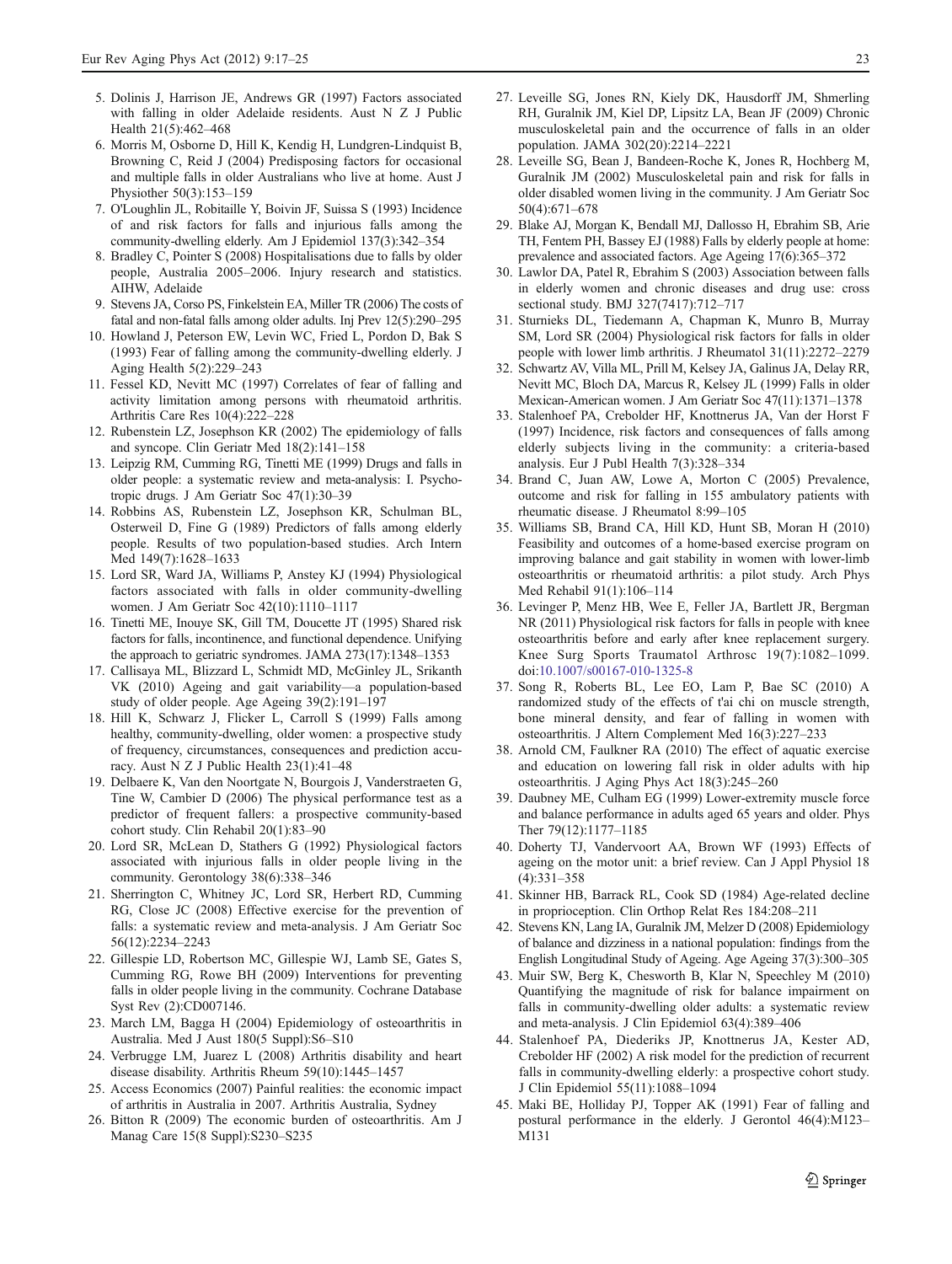- <span id="page-7-0"></span>46. Hassan BS, Doherty SA, Mockett S, Doherty M (2002) Effect of pain reduction on postural sway, proprioception, and quadriceps strength in subjects with knee osteoarthritis. Ann Rheum Dis 61 (5):422–428
- 47. Hassan BS, Mockett S, Doherty M (2001) Static postural sway, proprioception, and maximal voluntary quadriceps contraction in patients with knee osteoarthritis and normal control subjects. Ann Rheum Dis 60(6):612–618
- 48. Masui T, Hasegawa Y, Yamaguchi J, Kanoh T, Ishiguro N, Suzuki S (2006) Increasing postural sway in rural-community-dwelling elderly persons with knee osteoarthritis. J Orthop Sci 11(4):353–358
- 49. Ekdahl C, Andersson SI (1989) Standing balance in rheumatoid arthritis. A comparative study with healthy subjects. Scand J Rheumatol 18(1):33–42
- 50. Hinman RS, Bennell KL, Metcalf BR, Crossley KM (2002) Balance impairments in individuals with symptomatic knee osteoarthritis: a comparison with matched controls using clinical tests. Rheumatology (Oxford) 41(12):1388–1394
- 51. Hurley MV, Scott DL, Rees J, Newham DJ (1997) Sensorimotor changes and functional performance in patients with knee osteoarthritis. Ann Rheum Dis 56(11):641–648
- 52. Bennell KL, Hinman RS, Metcalf BR (2004) Association of sensorimotor function with knee joint kinematics during locomotion in knee osteoarthritis. Am J Phys Med Rehabil 83 (6):455–463, quiz 464–456, 491
- 53. Baumgartner RN, Koehler KM, Gallagher D, Romero L, Heymsfield SB, Ross RR, Garry PJ, Lindeman RD (1998) Epidemiology of sarcopenia among the elderly in New Mexico. Am J Epidemiol 147(8):755–763
- 54. Janssen I, Heymsfield SB, Wang ZM, Ross R (2000) Skeletal muscle mass and distribution in 468 men and women aged 18– 88 yr. J Appl Physiol 89(1):81–88
- 55. Wolfson L, Judge J, Whipple R, King M (1995) Strength is a major factor in balance, gait, and the occurrence of falls. J Gerontol A Biol Sci Med Sci 50 Spec no: 64–67.
- 56. Lord SR, Clark RD, Webster IW (1991) Physiological factors associated with falls in an elderly population. J Am Geriatr Soc 39(12):1194–1200
- 57. Arokoski MH, Arokoski JP, Haara M, Kankaanpaa M, Vesterinen M, Niemitukia LH, Helminen HJ (2002) Hip muscle strength and muscle cross sectional area in men with and without hip osteoarthritis. J Rheumatol 29(10):2185–2195
- 58. Ekdahl C, Broman G (1992) Muscle strength, endurance, and aerobic capacity in rheumatoid arthritis: a comparative study with healthy subjects. Ann Rheum Dis 51(1):35–40
- 59. Fisher NM, Pendergast DR (1997) Reduced muscle function in patients with osteoarthritis. Scand J Rehabil Med 29(4):213–221
- 60. Slemenda C, Brandt KD, Heilman DK, Mazzuca S, Braunstein EM, Katz BP, Wolinsky FD (1997) Quadriceps weakness and osteoarthritis of the knee. Ann Intern Med 127(2):97–104
- 61. Madsen OR, Brot C, Petersen MM, Sorensen OH (1997) Body composition and muscle strength in women scheduled for a knee or hip replacement. A comparative study of two groups of osteoarthritic women. Clin Rheumatol 16(1):39–44
- 62. Lamb SE, Guralnik JM, Buchner DM, Ferrucci LM, Hochberg MC, Simonsick EM, Fried LP (2000) Factors that modify the association between knee pain and mobility limitation in older women: the Women's Health and Aging Study. Ann Rheum Dis 59(5):331–337
- 63. Nahit ES, Silman AJ, Macfarlane GJ (1998) The occurrence of falls among patients with a new episode of hip pain. Ann Rheum Dis 57(3):166–168
- 64. Foley SJ, Lord SR, Srikanth V, Cooley H, Jones G (2006) Falls risk is associated with pain and dysfunction but not radiographic osteoarthritis in older adults: Tasmanian Older Adult Cohort study. Osteoarthr Cartil 14(6):533–539
- 65. Lord SR, Dayhew J (2001) Visual risk factors for falls in older people. J Am Geriatr Soc 49(5):508–515
- 66. Russell MA, Hill KD, Blackberry I, Day LM, Dharmage SC (2008) The reliability and predictive accuracy of the falls risk for older people in the community assessment (FROP-Com) tool. Age Ageing 37(6):634–639
- 67. Bell E, Stirling C (2006) What tools help make "whole-ofpatient" practices happen?: a Tasmanian Falls Prevention Project. Holist Nurs Pract 20(3):130–136
- 68. Province MA, Hadley EC, Hornbrook MC, Lipsitz LA, Miller JP, Mulrow CD, Ory MG, Sattin RW, Tinetti ME, Wolf SL (1995) The effects of exercise on falls in elderly patients. A preplanned meta-analysis of the FICSIT Trials. Frailty and Injuries: Cooperative Studies of Intervention Techniques. JAMA 273 (17):1341–1347
- 69. Freiberger E, Menz HB, Abu-Omar K, Rutten A (2007) Preventing falls in physically active community-dwelling older people: a comparison of two intervention techniques. Gerontology 53(5):298–305
- 70. Lord SR, Ward JA, Williams P, Strudwick M (1995) The effect of a 12-month exercise trial on balance, strength, and falls in older women: a randomized controlled trial. J Am Geriatr Soc 43 (11):1198–1206
- 71. Moreland JD, Richardson JA, Goldsmith CH, Clase CM (2004) Muscle weakness and falls in older adults: a systematic review and meta-analysis. J Am Geriatr Soc 52(7):1121–1129
- 72. Orr R, Raymond J, Fiatarone Singh M (2008) Efficacy of progressive resistance training on balance performance in older adults: a systematic review of randomized controlled trials. Sports Med 38(4):317–343
- 73. Fransen M, McConnell S (2008) Exercise for osteoarthritis of the knee. Cochrane Database Syst Rev (4):CD004376.
- 74. Suomi R, Koceja DM (2000) Postural sway characteristics in women with lower extremity arthritis before and after an aquatic exercise intervention. Arch Phys Med Rehabil 81(6):780–785
- 75. Penedo FJ, Dahn JR (2005) Exercise and well-being: a review of mental and physical health benefits associated with physical activity. Curr Opin Psychiatr 18(2):189–193
- 76. Leitzmann MF, Park Y, Blair A, Ballard-Barbash R, Mouw T, Hollenbeck AR, Schatzkin A (2007) Physical activity recommendations and decreased risk of mortality. Arch Intern Med 167 (22):2453–2460
- 77. Franco OH, de Laet C, Peeters A, Jonker J, Mackenbach J, Nusselder W (2005) Effects of physical activity on life expectancy with cardiovascular disease. Arch Intern Med 165 (20):2355–2360
- 78. Sims J, Hill K, Hunt S, Haralambous B (2010) Physical activity recommendations for older Australians. Australas J Ageing 29 (2):81–87
- 79. Rosemann T, Kuehlein T, Laux G, Szecsenyi J (2008) Factors associated with physical activity of patients with osteoarthritis of the lower limb. J Eval Clin Pract 14(2):288–293
- 80. Strahl C, Kleinknecht RA, Dinnel DL (2000) The role of pain anxiety, coping, and pain self-efficacy in rheumatoid arthritis patient functioning. Behav Res Ther 38(9):863–873
- 81. Shin YH, Hur HK, Pender NJ, Jang HJ, Kim MS (2006) Exercise self-efficacy, exercise benefits and barriers, and commitment to a plan for exercise among Korean women with osteoporosis and osteoarthritis. Int J Nurs Stud 43(1):3–10
- 82. Gyurcsik NC, Brawley LR, Spink KS, Brittain DR, Fuller DL, Chad K (2009) Physical activity in women with arthritis: examining perceived barriers and self-regulatory efficacy to cope. Arthritis Rheum 61(8):1087–1094
- 83. Katon W, Lin EH, Kroenke K (2007) The association of depression and anxiety with medical symptom burden in patients with chronic medical illness. Gen Hosp Psychiatry 29(2):147–155